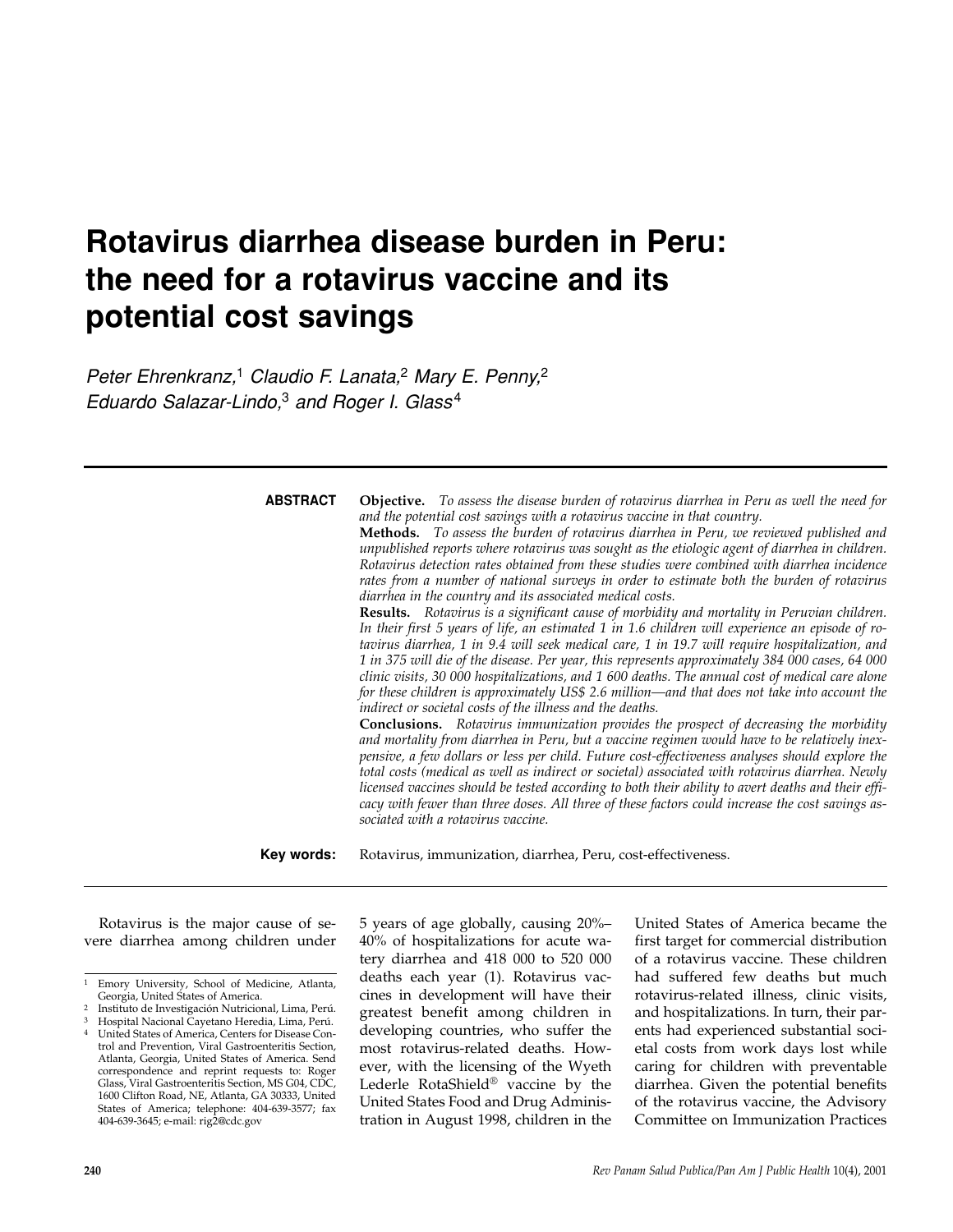of the United States and the American Academy of Pediatrics recommended the rotavirus vaccine for the routine immunization of children in the United States, to be administered orally at 2, 4, and 6 months of age as part of the routine schedule for childhood immunization (2, 3).

One year later, warnings about intussusception surfaced, and the manufacturer removed the vaccine from the market. Subsequent studies found rates of intussusception attributable to that vaccine of approximately 1 in 12 000 children (4). The true risk remains to be determined, but given the high risk of rotavirus deaths in developing countries—estimated at 1 in 200 children under 5 years of age—if the first licensed vaccine were to become available again, it could prevent some of these deaths and provide a benefit that exceeds the risk of intussusception (5). Barring the reintroduction of RotaShield®, new vaccines that may avoid this complication altogether are currently being tested.

Reflecting these issues, a recent consensus meeting held at the World Health Organization (WHO) in Geneva recognized that a rotavirus vaccine would most directly impact children in developing countries. The meeting participants recommended that developing countries begin to review all locally available data on the epidemiology and burden of rotavirus in their own settings (6).

In Peru the Ministry of Health (MOH) maintains an active interest in the treatment and control of diarrheal disease, especially among children. In the population younger than 5 years of age, mortality is estimated to be approximately 60 deaths per 1 000, and diarrhea is the second most common cause of death (7). Many studies have examined the etiology of diarrhea in both community and hospital settings, and Peruvian investigators have performed a number of field trials to measure the efficacy of candidate rotavirus vaccines.

To assess the burden of rotavirus diarrhea in Peru, we reviewed published and unpublished studies that describe the incidence of rotavirus diarrhea in

the community and the prevalence of rotavirus infection among patients hospitalized with diarrhea. This information was then integrated with data from the National Diarrheal Disease Control Program in Peru in order to estimate the proportion of diarrheal morbidity and mortality attributable to rotavirus for 1996, the most recent year in which data were available from all sources for that year's birth cohort, which included approximately 600 000 infants. The resulting information was combined with recently conducted national estimates of the cost of medical services in order to determine the total cost of rotavirus diarrhea in Peru and the price at which a vaccine would be cost-saving for the national immunization program. We could not find adequate economic information to assess the indirect or societal costs of the disease in order to estimate the cost-effectiveness of an immunization program. Therefore, this analysis represents a preliminary approach toward both the determination of the disease burden and analyses of costeffectiveness.

## **MATERIALS AND METHODS**

## **Community Studies**

We identified six longitudinal studies that examined the incidence of rotavirus diarrhea in Peruvian children. Five of the studies (8–12) were conducted in a poor urban area of Lima, which is located on Peru's Pacific coast and is the country's capital. The sixth study was conducted in the city of Huaraz, which is in Peru's interior highland (Lanata CF et al., unpublished, 1987). Three of these studies were field trials of candidate rotavirus vaccines (9, 11, 12); using these studies, we analyzed the incidence of rotavirus diarrhea among the children in the placebo groups. Some epidemiologists have argued that disease incidence may not be properly assessed from placebo groups in intervention studies, so we compared the incidences within these groups with those in the longitudinal studies to look for

possible bias. In all of the studies, we selected for our analysis the data on children under 2 years old. The incidence of rotavirus disease in each site was calculated as the percentage of diarrheal episodes found to be associated with rotavirus multiplied by the episodes of any diarrhea/child-year.

## **Health facility studies**

We identified 13 studies that reported the proportion of diarrheal episodes due to rotavirus among children seen at three hospitals and one outpatient clinic over a period of 1 year or more. Of these 13 studies, 9 of them were published (13–21) and 4 of them were unpublished (3 studies by Chea E et al., 1992, 1994, 1996; 1 study by Stephensen C et al., 1991, which provided both inpatient and outpatient data). The age ranges of these studies varied, and we had no access to original data that would have enabled us to adjust for the differences. Eight of the 13 studies were conducted among children under 2 years of age, two of them focused on children 3–36 months old, and the remaining three included children less than 5 years old. Despite the age differences among the study groups, we found that the means and medians of the ratio of rotavirus episodes fell into approximately the same range, as we will describe later in the Results section of this paper. Given this fact and the limited data available, we decided to combine all 13 studies in our calculations to create a rough estimate of rotavirus prevalence among children less than 5 years old.

## **National estimates of the incidence of diarrhea and rotavirus diarrhea**

**Community surveys**. We obtained an alternate estimate of the incidence of childhood diarrhea from Peru's 1996 national Survey of Population and Family Health (SPFH-96) (22). That survey provided data on the percentage of children less than 5 years of age who reported an episode of nonbloody diarrhea in the 2 weeks prior to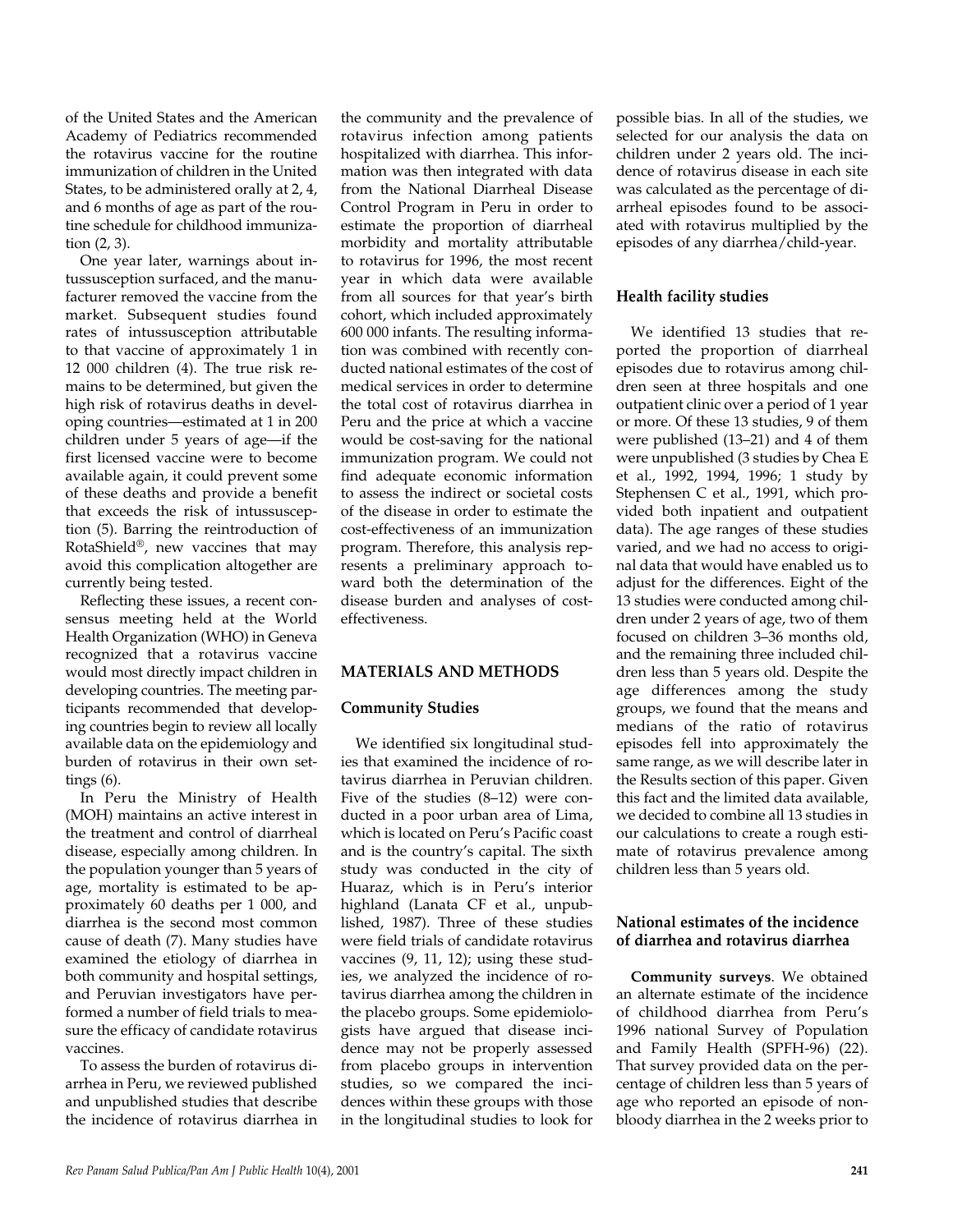the survey. We extrapolated from this incidence rate to determine the number of cases of diarrhea experienced by children throughout the country in 1996. We then estimated the proportion of these community-based diarrheal cases caused by rotavirus by applying the rate of rotavirus disease determined from our review of community studies.

**Surveys of health care delivery.** Peru's National Diarrheal Disease Control Program provided information regarding the number of diarrheal cases seen at health care facilities in the country. These data included the number of patients less than 5 years old with acute watery diarrhea who were reported as receiving treatment at any MOH hospital or clinic. We used this information to calculate the rate of diarrhea in health facilities per 1 000 children for 1996.

The data from the National Diarrheal Disease Control Program combined cases seen at outpatient clinics with cases that required hospitalization. To estimate the respective number of cases seen in these separate settings, we used unpublished information from two sources.

One source (Condor M et al., personal communication, 1998) provided information on the district of San Juan de Lurigancho in Lima and the proportions there of all diarrhea cases among children less than 5 years old seen at the MOH facilities requiring hospitalization for moderate to severe dehydration (according to World Health Organization criteria). Those proportions were 18.0% in 1995, 28.0% in 1996, and 10.1% in 1997 (mean, 21.8%).

The second source (Salazar-Lindo E et al., personal communication, 1998) concerned the proportions of diarrhea episodes with moderate to severe dehydration in children under 5 years of age seen at the emergency room clinic in the Cayetano Heredia Hospital in Lima. Those proportions were 23.3% in March 1998, 24.0% in April 1998, and 18.7% in May 1998 (mean, 22.3%) (Salazar-Lindo E et al., personal communication, 1998).

Based on the data from these two sources, we estimated that 78% of diarrheal cases seen by MOH facilities were treated as outpatients and 22% required hospitalization. As above, we then estimated the proportion of these hospital-based diarrheal cases caused by rotavirus by applying the rate of rotavirus disease determined from our review of health facility studies.

**Mortality.** Each year the MOH compiles a report on mortality that includes information on the number of diarrhea-associated deaths among children less than 5 years of age. However, this information includes only the deaths that occurred in MOH facilities. To create a more accurate view of diarrheal mortality, we referred to the data published in the State of the World's Children 1998, which reported all deaths of children less than 5 years of age (7). We estimated that 20%–25% of the 36 000 deaths in Peru were caused by diarrhea and, conservatively, that 20% of these diarrhea-caused deaths could be associated with rotavirus. The first of those proportions was based on a review of diarrheal mortality conducted by Bern et al. (23), and the second on a review by de Zoysa et al. (24). The 20% rotavirus proportion is particularly conservative when compared to the 32% figure that we found among hospitalized Peruvian children, as we will explain in the Results section of this paper.

## **Disease cost estimates**

We could find no surveys conducted in Peru that examined indirect or societal costs to families of a child with diarrhea, such as the value of paid work time lost by the family members caring for the ill child. The cost data for outpatients and inpatients were derived from a 1994 multihospital study conducted by Proyecto 2000, a project of the Peruvian MOH and the United States Agency for International Development (USAID). The Proyecto 2000 study (25) generated cost estimates based on expenditures during the study period for 10 hospitals and 40 health centers or sanitary posts located throughout Peru. These costs varied by the number of patients seen and the location (urban vs. rural) of the clinic. Diarrhea-associated cost estimates included the allocated proportions of salaries, services, supplies, equipment (depreciated over 10 years), infrastructure (estimated rental market value), and administrative costs (salaries and general services such as nutritional support, laundry, pharmacy, and maintenance).

The Proyecto 2000 study found that the mean cost of an ambulatory visit for diarrhea ranged from US\$ 7.49 to US\$ 16.56 and that the mean cost to hospitalize a child ranged from US\$ 44.69 to US\$ 62.33 per day. Since we could find no data on the cost of a diarrheal death, we estimated this amount to be equivalent to the cost of one hospital day, since most fatalities occur on the day of admission. Length of stay of the 30 400 children who were hospitalized was estimated according to information from two diarrhea treatment units in Lima. In these two units, 90% of patients were hospitalized less than 24 hours, 8% stayed 24– 48 hours, and 2% remained for more than 48 hours (Figueroa D and Salazar E, personal communications, 1998). Once we determined the number of events (outpatient visits, inpatient hospital days, and deaths), we were able to calculate the total cost of rotavirus diarrhea to Peru by multiplying the number of events by the estimated cost of the service. Finally, we estimated the rotavirus-related cost per child under age 5 based on the risk of experiencing each of the three events (an outpatient visit, hospitalization, or death).

## **Immunization cost estimates**

The cost to administer a rotavirus vaccine orally (excluding the vaccine price) was estimated based on cost figures provided by the National Immunization Program of the MOH for a campaign in which only oral polio vaccine (OPV) was administered.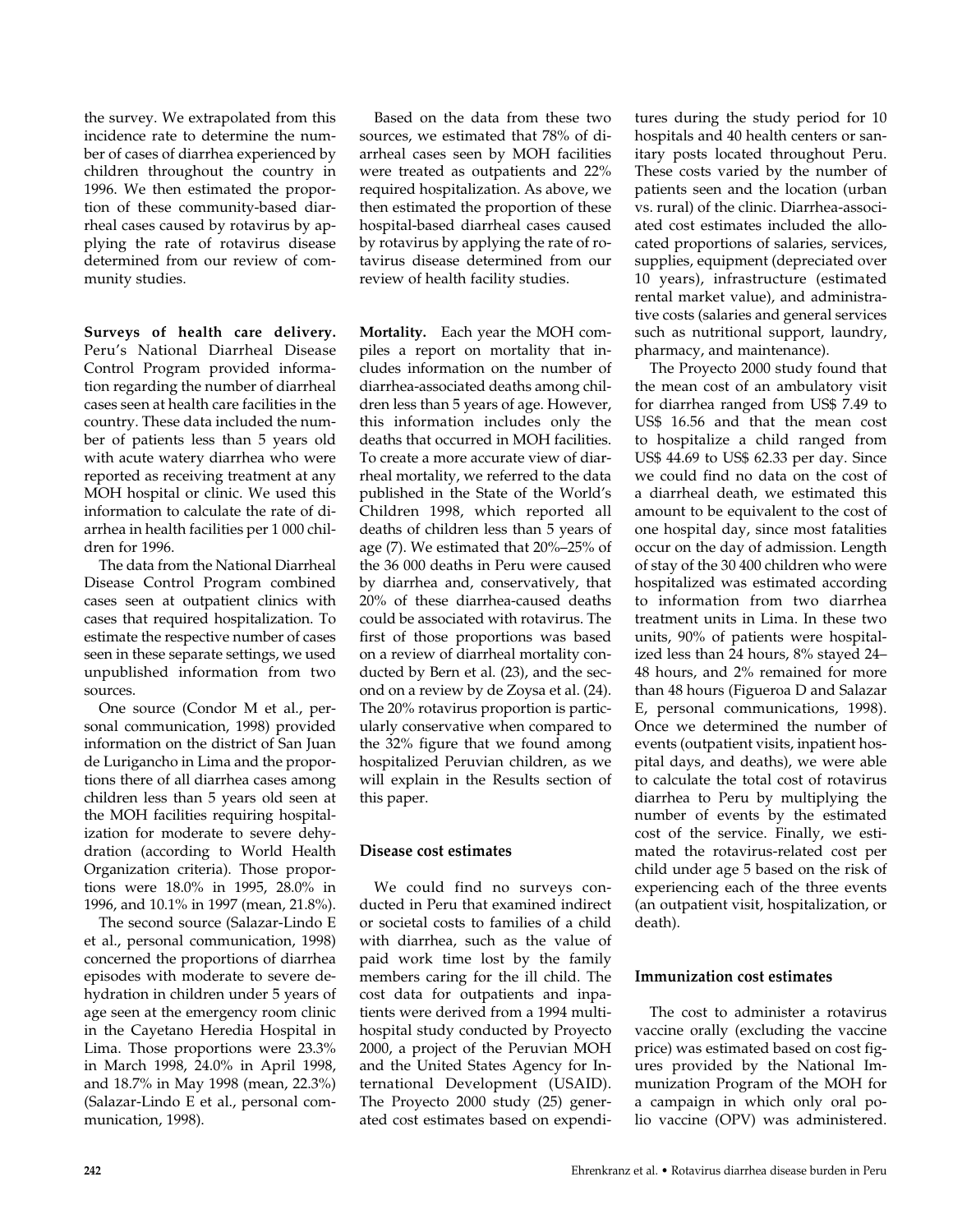These costs amounted to US\$ 0.61 per dose for an immunization conducted at a health facility, US\$ 0.70 per dose for those performed in outreach actions in urban areas, and US\$ 2.44 per dose in outreach actions in rural areas. The Immunization Program estimates that 30% of OPV dosages are given at health facilities, 50% in outreach actions in urban areas, and 20% in rural areas (Strul M, unpublished information, 1998). These costs included only direct costs due to transportation of OPV vaccine and personnel, logistical support, cold chain consumables, and other similar costs, and did not include salaries of staff, the fixed cost of vehicles or equipment, and administrative costs or treatment of adverse events. Since the rotavirus vaccine will most likely be used in combination with oral polio and the diphtheria-pertussistetanus (DPT) vaccine, one-third of the total delivery cost was allocated to the rotavirus vaccine. These costs were applied to Peru's estimated annual birth cohort of 600 000.

#### **Vaccine price estimates**

We estimated the current medical costs (both inpatient and outpatient)

for rotavirus diarrhea using MOH data for diarrhea treatment among children less than 5 years of age. From this total, we subtracted the potential cost of delivering the rotavirus vaccine to Peru's annual birth cohort. The difference represents the portion of the existing budget that would be available to purchase rotavirus vaccine and treat diseases among those children who remained unprotected. This difference also indicated a break-even point for the vaccine to be cost-saving. However, the cost of the vaccine could be higher if indirect or societal costs were included in the calculation of costeffectiveness, or if parents were willing to pay for at least some part of the immunization costs for their children.

#### **RESULTS**

#### **Disease burden**

We reviewed both published and unpublished studies in order to assess the rotavirus diarrhea disease burden in Peru. Six available longitudinal studies provided estimates for the incidence of rotavirus diarrhea based on more than 1 000 child-years of observation over a 10-year period (Table 1).

The Lima results suggest that the incidence of diarrheal disease has declined slightly over time, from 9.8 episodes/child year in 1984 to 8.3 episodes in 1991 (median of 9.0), and that rotavirus was detected in 3.4% of these episodes (range, 2.6%–4.2%). Extrapolating these results to the rest of Peru, it appears that a median of 30.9% (range, 27.6%–37.8%) of Peruvian children have a rotavirus diarrhea episode each year for the first 2 years of life. No difference in incidence was noted among children who were involved in the intervention studies as compared to those who were not. However, the incidence of rotavirus diarrhea reported in the mountainous region of Huaraz, based on a single study conducted from 1986 to 1987, found that only 19.7% of children experienced such an episode (Lanata et al., unpublished, 1987).

Thirteen studies addressed the etiology of disease among children hospitalized for diarrhea (Table 2). One other study, conducted among outpatients, reported that rotavirus was the primary etiologic agent in 19% of those children with diarrhea. The 13 inpatient studies were conducted between January 1982 and February 1997, in three hospitals in Lima. These studies

|  | TABLE 1. Review of community studies: incidence of rotavirus (RV) diarrhea among Peruvian children < 2 years of age |  |  |  |
|--|---------------------------------------------------------------------------------------------------------------------|--|--|--|
|--|---------------------------------------------------------------------------------------------------------------------|--|--|--|

|                                  |                |             | Episodes of<br>diarrhea/<br>child-year | Rotavirus diarrhea |              |            |                                                             |
|----------------------------------|----------------|-------------|----------------------------------------|--------------------|--------------|------------|-------------------------------------------------------------|
| Study                            | Dates of study | Child-years |                                        | No. screened       | No. positive | % positive | Episodes of<br>RV diarrhea/<br>100 child-years <sup>a</sup> |
| Lima                             |                |             |                                        |                    |              |            |                                                             |
| Black et al., 1989 <sup>b</sup>  | 7/82-6/84      | 133         | 9.8                                    | 952                | 30           | 3.2        | 30.9                                                        |
| Lanata et al., 1989 <sup>c</sup> | 1/85-7/86      | 127         | 10.6                                   | 1 3 4 3            | 35           | 2.6        | 27.6                                                        |
| Lanata et al., 1992 <sup>d</sup> | $1/85 - 3/87$  | 434         | 9.0                                    | 3 1 4 3            | 108          | 3.4        | 30.9                                                        |
| Lanata et al., 1996 <sup>c</sup> | 8/87-10/90     | 339         | 8.9                                    | 1 9 3 1            | 82           | 4.2        | 37.8                                                        |
| Lanata et al., 1996 <sup>c</sup> | 10/88-8/91     | 386         | 8.3                                    | 2 1 1 5            | 87           | 4.1        | 34.1                                                        |
| Total/median <sup>e</sup>        |                | 1419        | 9.0                                    | 9 4 8 3            | 342          | 3.4        | 30.9                                                        |
| Huaraz                           |                |             |                                        |                    |              |            |                                                             |
| Lanata et al., unpubl., 1987     | $9/86 - 8/87$  | 199         | 7.0                                    | 1385               | 39           | 2.8        | 19.7                                                        |

<sup>a</sup> "Episodes of RV diarrhea/100 child-years" was calculated by multiplying the "episodes of diarrhea/child-year"  $\times$  "% positive" RV diarrhea.

 $<sup>b</sup>$  Black et al. limited their study to children < 1 year of age.</sup>

<sup>c</sup> Placebo group of vaccine trials.

<sup>e</sup> The median was determined for "episodes of diarrhea/child-year," "% positive," and "episodes of RV diarrhea/100 child-years."

A sum total was calculated for the other three columns.

<sup>d</sup> The results of Lanata et al. were limited to include only children < 2 years old, for which there were 434 child-years of study.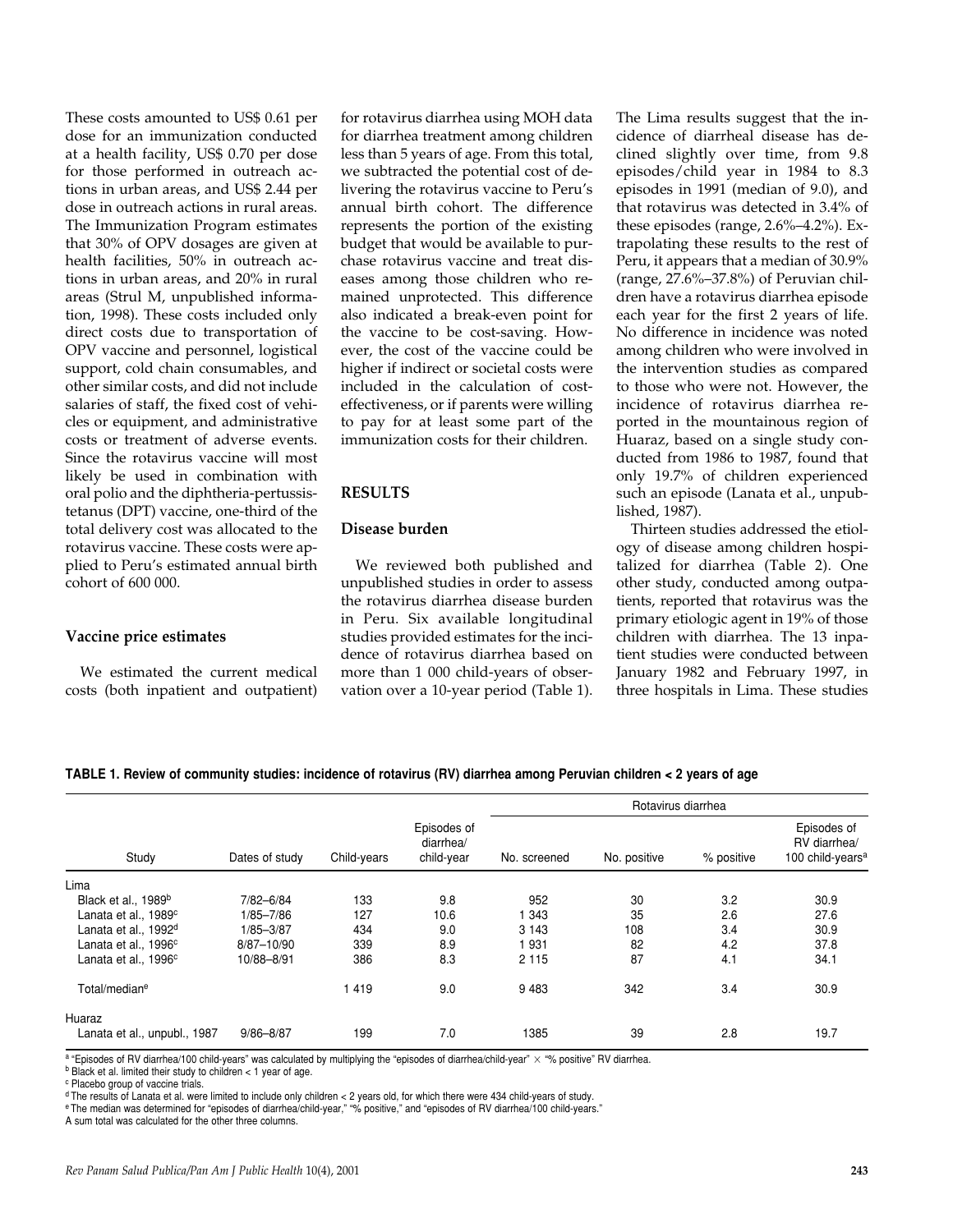#### **TABLE 2. Review of inpatient and outpatient studies: prevalence of rotavirus (RV) among children < 5 years of age seen for diarrhea in Lima, Perua**

|                                   |                                         |                   | Patients     |               |                                             |                                  |  |
|-----------------------------------|-----------------------------------------|-------------------|--------------|---------------|---------------------------------------------|----------------------------------|--|
| Hospital                          | Study                                   | Dates of<br>study | Ages<br>(mo) | No.<br>tested | No. of RV<br>episodes found<br>in all cases | % of RV<br>found in<br>all cases |  |
| Inpatient studies                 |                                         |                   |              |               |                                             |                                  |  |
| Institute of Nutritional Research | Brown et al., 1988                      | $1/82 - 1/85$     | $3 - 36$     | 128           | 15                                          | 12                               |  |
| Institute of Nutritional Research | Penney et al., 1990                     | $6/85 - 6/87$     | $3 - 36$     | 38            | 10                                          | 26                               |  |
| Institute of Nutritional Research | Brown et al., 1991                      | $3/86 - 1/89$     | $3 - 24$     | 116           | 25                                          | 22                               |  |
| Children's Hospital               | Greenberg et al., 1990                  | $8/85 - 1/87$     | $0 - 60$     | 76            | 21                                          | 28 <sup>b</sup>                  |  |
| Children's Hospital               | Pazzaglia et al., 1991                  | 1/88-3/89         | $0 - 18$     | 391           | 72                                          | 18                               |  |
| Children's Hospital               | Figueroa et al., 1993                   | $1/90 - 3/91$     | $3 - 59$     | 252           | 81                                          | 32                               |  |
| Children's Hospital               | Cama et al., 1999                       | $2/95 - 2/97$     | $0 - 60$     | 386           | 200                                         | 52                               |  |
| Cayetano Heredia Hospital         | Salazar-Lindo et al., 1993              | $1/87 - 12/87$    | $6 - 18$     | 42            | 18                                          | 43                               |  |
| Cavetano Heredia Hospital         | Stephensen et al., unpubl. <sup>c</sup> | 9/90-11/91        | $0 - 24$     | 361           | 100                                         | 28                               |  |
| Cavetano Heredia Hospital         | Chea-Woo et al., unpubl.                | 1991-1992         | $3 - 24$     | 103           | 28                                          | 27                               |  |
| Cavetano Heredia Hospital         | Chea-Woo et al., unpubl.                | 1993-1994         | $1 - 24$     | 112           | 45                                          | 40                               |  |
| Cavetano Heredia Hospital         | Chea-Woo et al., unpubl.                | 1995-1996         | $1 - 24$     | 92            | 43                                          | 47                               |  |
| Cavetano Heredia Hospital         | Miranda et al., 1993                    | $2/91 - 5/91$     | $0 - 24$     | 82            | 34                                          | 42                               |  |
| Total/mean                        |                                         |                   |              | 2 1 7 9       | 692                                         | 32                               |  |
| Outpatient study                  |                                         |                   |              |               |                                             |                                  |  |
| Cavetano Heredia Hospital         | Stephensen et al., unpubl. <sup>c</sup> | 9/90-11/91        | $0 - 24$     | 347           | 65                                          | 19                               |  |

a For a hospital-based study to be included within this review, its duration (i.e., dates of study) needed to be greater than or equal to one year to account for the known seasonality of rotavirus infections, which are biased towards the winter months.

<sup>b</sup> Study did not include mixed RV infections.

<sup>c</sup> Both of these studies by Stephensen et al. refer to the same body of unpublished data.

included observations on more than 2 000 children, all under 5 years of age. Among patients hospitalized for diarrhea, a mean of 32% (range, 12%–52%) had rotavirus detected as the etiologic agent. As noted in the Methods section of this paper, this mean figure was similar to the median (28%) and was not altered when adjusted for the different sizes of populations studied or for changes in the age group under investigation (i.e., 0–2 years or 0–5 years). The prevalence of rotavirus diarrhea varied by hospital, with the Institute of Nutritional Research reporting noticeably lower figures (12%–26%) than either the Children's Hospital (18%– 52%) or the Cayetano Heredia Hospital (27%–47%), both of which handle a substantial number of referrals of dehydrated diarrheal cases. The prevalence of rotavirus also varied according to the inpatient study size, accounting for a greater amount of disease in the 5 studies with fewer than 100 patients than in the 8 larger studies.

Results from the SPFH-96 survey indicated that diarrhea is extremely common among the 2.9 million Peruvian children less than 5 years old (Table 3). Cumulatively, they experience 3.9 episodes per child-year, or 11.3 million episodes per year. This rate is significantly lower than the 9.0 episodes per child-year noted by the active surveillance of diarrhea among children less than 2 years old in the longitudinal studies reviewed for this paper, a difference that may be partially reconciled by the differences in the age groups studied.

Health facility visits due to diarrheal disease are also common in Peru (Table 3). According to the 1996 surveillance data of the National Diarrheal Disease Control Program, a total of 431 506 children visited MOH clinics and hospitals for diarrhea-related reasons. Of these patients, we determined that 78% were outpatients and 22% were inpatients. Consequently, the MOH treated approximately 336 000 of the 11.3 million cases as outpatients and another 95 000 in the hospital. Mortality associated with diarrhea among children less than 5 years old was approximately 8 000 children per year. Applying these figures to the

birth cohort of 600 000 infants, we estimate that by the age of 5 years, 1 in 1.8 children would visit an outpatient department, 1 in 6.3 would be hospitalized, and 1 in 75 would die of diarrhea.

From these figures on childhood diarrhea, we estimated the potential role attributable to rotavirus (Table 3). Rotavirus was associated with 3.4% of all diarrheal episodes in the community, 19% of episodes leading to an outpatient visit, 32% of episodes leading to hospitalization, and 20% of fatal cases. Cumulatively, by age 5 years, one child in 1.6 will have an episode of rotavirus diarrhea, 1 in 9.4 will need outpatient care, 1 in 19.7 will be hospitalized, and about 1 in 375 will die from the disease.

The medical costs attributable to rotavirus diarrhea were estimated from the perspective of the health care system and the cumulative risk for a child up to age 5 (Table 4). The medical cost of rotavirus disease was obtained by multiplying the number of rotavirus diarrhea events by the cost per event, taking into account the average length of stay of an inpatient hospitalization,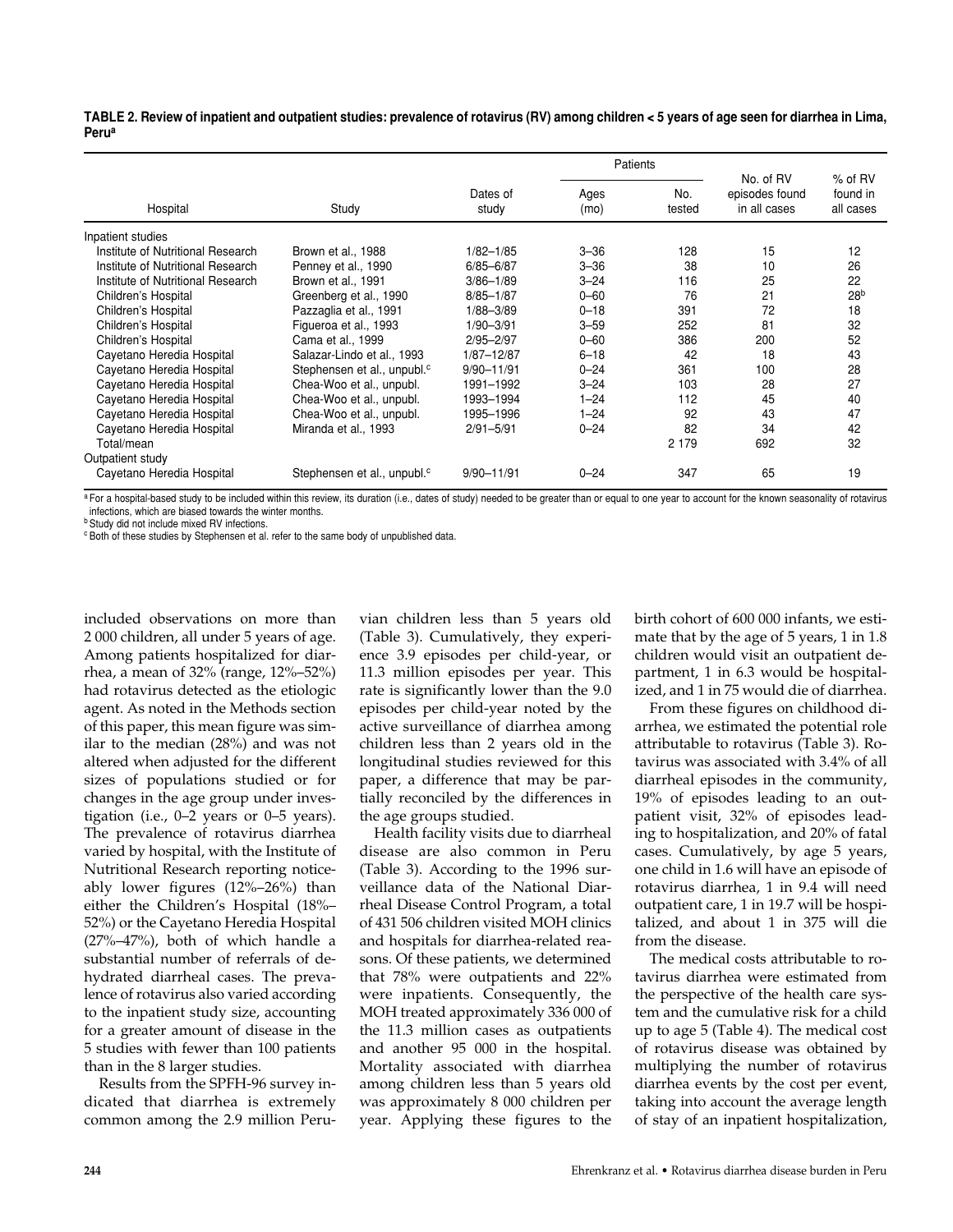**TABLE 3. Estimated burden of all diarrhea and of rotavirus-associated diarrhea among 2.9 million Peruvian children < 5 years of age (i.e., a birth cohort of 600 000 children/year)**

|                     | All diarrhea episodes  |                                          |                                      | Rotavirus (RV) diarrhea episodes   |                           |                                          |                                      |
|---------------------|------------------------|------------------------------------------|--------------------------------------|------------------------------------|---------------------------|------------------------------------------|--------------------------------------|
|                     | Annual<br>total<br>no. | Incidence risk<br>per 100<br>child-years | Cumulative<br>risk/child<br>by age 5 | $%$ of all<br>diarrhea<br>episodes | Annual<br>total<br>RV no. | Incidence risk<br>per 100<br>child-years | Cumulative<br>risk/child<br>by age 5 |
| Total episodes      | 11 300 000             | 390                                      | 18.9 episodes in 1 child             | 3.4                                | 384 000                   | 13                                       | episode in 1.6 children              |
| Outpatient visits   | 336 000                | 12                                       | 1 in 1.8 children                    | 19                                 | 64 000                    | 5.2                                      | 1 in 9.4 children                    |
| Hospital admissions | 95 000                 | 3.3                                      | 1 in 6.3 children                    | 32                                 | 30 000                    | 2.1                                      | 1 in 19.7 children                   |
| Deaths              | 8 0 0 0                | 0.28                                     | I in 75 children                     | 20                                 | 600                       | 0.6                                      | 1 in 375 children                    |

**TABLE 4. Estimated medical costs (US\$) of rotavirus diarrhea for the health care system of Peru, annually and per-child by age 5**

| Event            | Estimated          | Annual no.<br>of events | Estimated total   | Per child by age 5    |                      |  |
|------------------|--------------------|-------------------------|-------------------|-----------------------|----------------------|--|
|                  | \$ cost/event      |                         | annual costs (\$) | <b>Risk</b>           | \$ cost <sup>a</sup> |  |
| Outpatient visit | 12.03              | 63 930                  | 769 000           | 0.11                  | 1.32                 |  |
| Hospitalizations | 59.93 <sup>b</sup> | 30 400                  | 1822000           | 0.05                  | 3.00                 |  |
| Death            | 53.51              | 1 600                   | 86 000            | 0.003                 | 0.16                 |  |
| Total cost/mean  |                    |                         | 2 600 000         | <b>NA<sup>c</sup></b> | 4.48                 |  |

 $a$  \$ cost = cost/event  $\times$  risk/child by age 5 years.

<sup>b</sup> Estimated \$ cost/hospitalization was calculated using the estimates that each hospital day cost \$53.51 and 90% of children remained for 1 day, 8% of children remained for 2 days, and 2% of children remained for 3 days.

 $c$  NA = not applicable.

1.12 days. We estimated that the Peruvian MOH spends over US\$ 2.6 million each year to treat rotavirus-related disease among children less than 5 years old. Of these factors, inpatient hospitalization costs account for US\$ 1.8 million, or some 70% of these costs. The average per-child cost of rotavirus disease by age 5 was estimated at US\$ 4.48. This figure is the sum of the cost of each event (outpatient visit, hospitalization, death) multiplied by the child's risk of experiencing each event.

The cost of delivering three doses of an oral rotavirus vaccine was estimated according to current MOH figures for the delivery of other vaccines. We used the actual delivery cost of a single dose of oral polio vaccine (OPV) to the birth cohort of 600 000 infants in 1996, but we took into account the 81% coverage for the third of the three doses of diphtheria-pertussistetanus (DPT) vaccine. Rotavirus vaccine would be most efficiently added to

the existing Expanded Program of Immunization (EPI) schedule if it could be given with other three-dose vaccinations, such as DPT and OPV. Thus, a rotavirus vaccine budget would be expected to assume only one-third of the total US\$ 1 443 000 delivery costs, or some US\$ 481 000. Subtracting this delivery cost from the current US\$ 2.6 million annually allocated to treating rotavirus diarrhea leaves a theoretical maximum of US\$ 2.1 million to purchase the vaccine and treat remaining cases of rotavirus diarrhea. If the Peruvian MOH wanted to vaccinate its 600 000-infant birth cohort within this budget, it could not afford to spend any more than about US\$ 3.50 per regimen per infant. It is important to note that this rough figure was calculated by dividing the existing budget by the birth cohort, and may be as much as two times the amount that the Peruvian MOH could actually afford to spend on a vaccine regimen.

#### **DISCUSSION**

This review confirms that rotavirus is the most common cause of severe diarrhea in Peruvian children and that it is a target worthy of a future program of prevention through immunization. We estimate that by the age of 5 years more than 63% of Peruvian children will have experienced an episode of rotavirus diarrhea, 1 in 9.4 will seek care at a clinic, 1 in 19.7 will be hospitalized, and about 1 in 375 will die of their disease. Given these figures and the estimated additional cost of administering rotavirus vaccine along with the other routine childhood immunizations, the cost of a rotavirus vaccine would need to be quite inexpensive for the program to be cost-saving. However, as this study could not include total costs (medical as well as indirect or societal), we could not establish a specific price at which a rotavirus program would be costeffective. Nonetheless, the ability to prevent a single death by vaccinating 375 children compares favorably to the benefits of other childhood immunizations.

There are alternative approaches to decreasing the impact of rotavirus diarrhea. One of these is to improve access to early treatment with oral rehydration, a program that has been the mainstay of the diarrheal disease control effort in Peru for two decades. These efforts, however, have not noticeably changed the incidence of rotavirus diarrhea, which remains the main cause of diarrhea hospitalizations.

Recent studies have examined the potential cost-effectiveness of rotavirus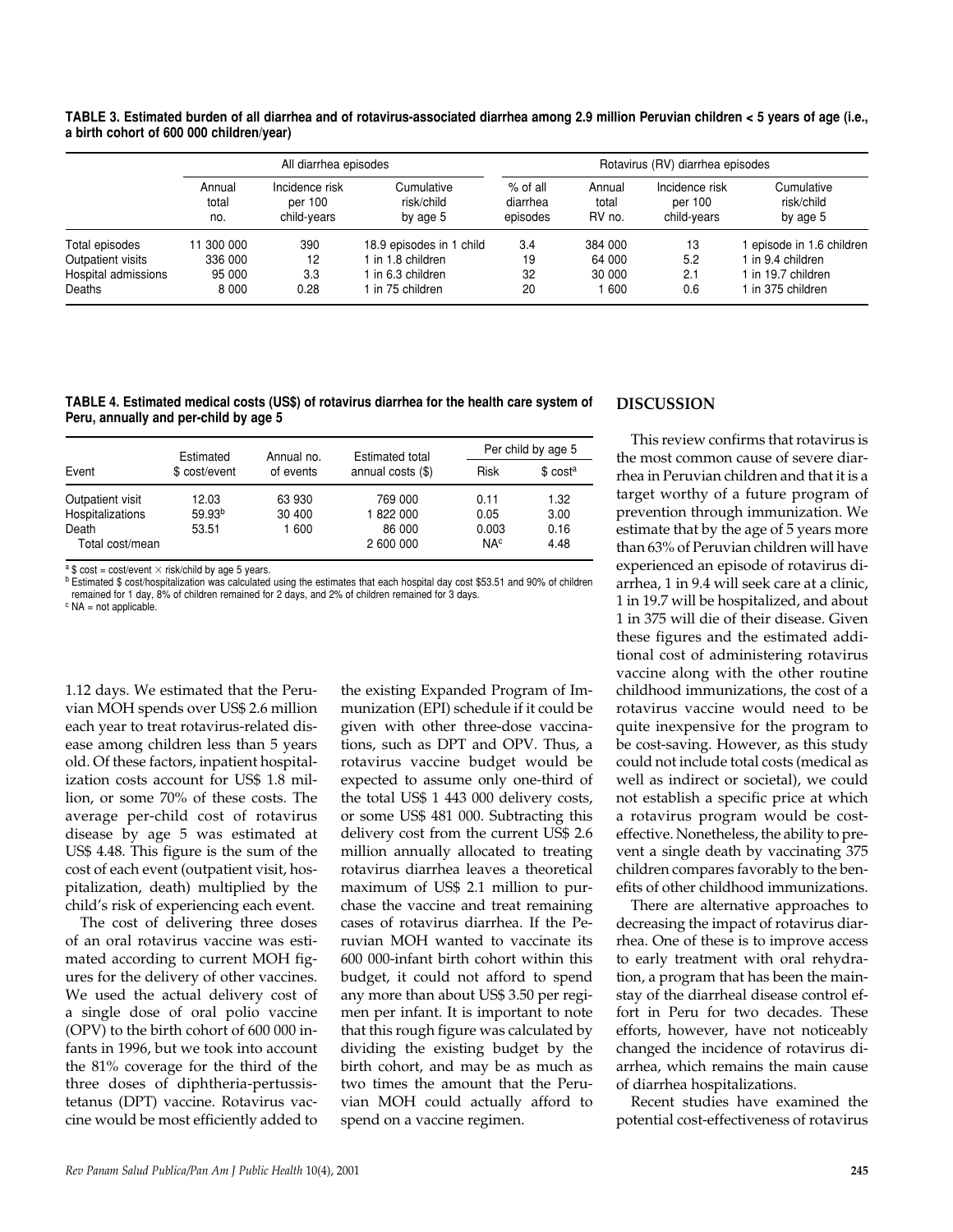immunization programs in Australia, Finland, and the United States as well as the rotavirus disease burden in Argentina, a country that shares some characteristics with both developed and developing countries (26–29). In comparison to those four countries, Peru has less health care infrastructure and less money to spend on a vaccination program. The average cost for an unvaccinated patient with severe rotavirus diarrhea to visit an outpatient facility would be US\$ 132 in the United States, US\$ 30 in Argentina, but just US\$ 12 in Peru. For inpatient care, the average cost of hospitalization would be US\$ 2 672 in the United States, US\$ 900 in Argentina, but just US\$ 60 in Peru. Nonetheless, hospital care in Peru, as elsewhere, represents the largest health care expense for rotavirus disease.

This study is preliminary and has many limitations. The most important of these is the lack of data on societal or indirect (nonmedical) costs that rotavirus diarrhea places on affected families. Without this data, a true costeffectiveness analysis cannot be performed. At the same time, given the high mortality estimated for rotavirus diarrhea, the real argument for the vaccine in Peru, as in other developing countries, is not based on the marginal economic gain from prevention of mild disease but on the measurable prevention of loss of life among children. We were also limited by the depth of the data that were available to calculate the rotavirus disease burden at each level of concern: community, health facility, and national. Five of the six community studies that we utilized were performed in the same poor community on the outskirts of Lima, and for three of them, we acquired data from the placebo group of vaccine trials. No difference in incidence was noted between placebo recipients and other studies. The hospital-based studies were also restricted to the population of Lima. Therefore, neither our calculation of the incidence of rotavirus in the community nor the prevalence of rotavirus among hospitalized patients

with diarrhea reflects the true geographic, climatic, or socioeconomic diversity of Peru. On the national scale, we used the SPFH-96 survey as the framework for our estimates of the incidence of rotavirus diarrhea in the country, but we did not take into account the known seasonality of the virus nor the sampling error of the survey. We also did not have any means of confirming the inclusiveness of the data supplied by the National Diarrheal Disease Control Program.

This review assumes that rotavirus vaccination would occur as a threedose regimen on a regular EPI schedule of 6, 10, and 14 weeks, as is done in the vaccine field trials under ideal conditions. That defined regimen would prevent the largest proportion of rotavirus infections, but it is likely that a proportion of infants would receive the vaccine at older ages. These children would have a greater chance of having a rotavirus diarrheal episode before receiving the vaccine, thus reducing the potential impact of the immunization program. For these reasons, when a new vaccine is licensed, it is important to conduct a large intervention trial in order to evaluate its true impact under field conditions. An important aspect of such a study is to assess the number of deaths averted by the use of the vaccine. Moreover, given the limited budget funds available for the implementation of new vaccines, regimens with fewer than three doses should be tested for efficacy. A one- or two-dose regimen, for example, would lead to a substantial cost savings for the Peruvian MOH.

Implementing a rotavirus vaccine program in Peru would greatly impact the large numbers of patients with severe rotavirus diarrhea seen at MOH clinics and hospitals. However, a single family would likely not see much individual benefit after vaccinating its child against rotavirus, since the fraction of all diarrheal episodes that is caused by rotavirus is small. Therefore, an important aspect of a rotavirus immunization program will be educating parents on the importance of vaccinating their children even though the impact may not be directly evident.

The preliminary data found in this study are interesting, but they rely extensively on extrapolation because more complete information was not available. Estimates of rotavirus disease burden, mortality, and costs need to be updated and expanded to include the entire country. Once these data are collected, the risks of intussusception associated with the Wyeth-Lederle Rotashield® vaccine may prove to be of less importance. Other new vaccine formulations are forthcoming. These will need demonstration studies to answer important questions concerning their efficacy and cost. For example, will a new vaccine work in settings where children have very high rates of diarrhea? Will it be efficacious among children in Peru? Will two doses or even just one dose of such a vaccine also prove to be effective? Each of these issues will directly affect the cost of a mass immunization program, as would more exact population and cost estimates from the MOH regarding immunization. Opportunities to examine these questions should occur over the next 3 to 5 years as the next generation of rotavirus vaccines is licensed for use in children.

**Acknowledgments.** We thank Elsa Chea, Dante Figueroa, and Charles Stephensen for sharing their unpublished information; Midori de Habich at Proyecto 2000 for information on cost-benefit studies and advice on analysis; Myriam Strul and Luis Vergara at the Peru Ministry of Health and Diarrheal Disease Control Program for providing us with official figures and discussing our paper; John O'Connor, of the Centers for Disease Control and Prevention, for editorial assistance; and Robert Black and Robert Gilman for providing support and comments. Co-author Peter Ehrenkranz was supported by student research grants from Solvay Pharmaceuticals and from the Emory University School of Medicine.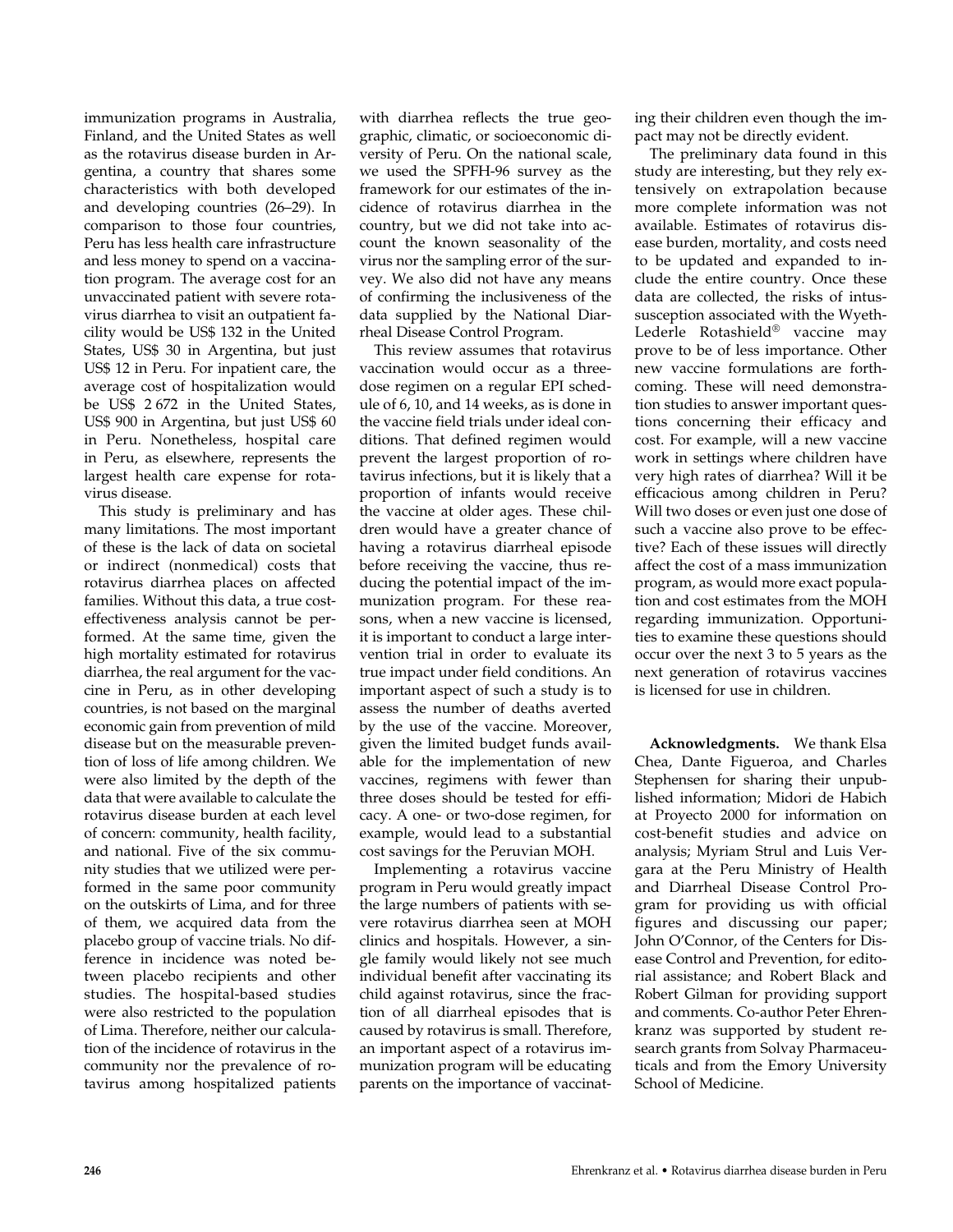## **REFERENCES**

- 1. Miller MA, McCann L. Policy analysis of the use of hepatitis B, *Haemophilus influenzae* type B, *Streptococcus pneumoniae*-conjugate, and rotavirus vaccines in national immunization schedules. Health Econ 2000;9(1):19–35.
- 2. American Academy of Pediatrics. Prevention of rotavirus disease: guidelines for use of rotavirus vaccine. Pediatrics 1998;102(6): 1483–1491.
- 3. United States of America, Centers for Disease Control and Prevention. Rotavirus vaccine for the prevention of rotavirus gastroenteritis among children. Recommendations of the Advisory Committee on Immunization Practices (ACIP). MMWR 1999;48(No.RR-2):1–20.
- 4. Kramarz P, France EK, Destefano F, Black SB, Shinefield H, Ward JI, et al. Population-based study of rotavirus vaccination and intussusception. Pediatr Infect Dis J 2001;20:410–416.
- 5. Weijer C. The future of research into rotavirus vaccine. BMJ 2000;321(7260):525–526.
- 6. United States of America, Centers for Disease Control and Prevention; World Health Organization; Children's Vaccine Initiative. Report. Proceedings of the Consensus Workshop: Rotavirus Vaccines for the Immunization of Children in Developing Countries, Geneva, 9–10 January, 1997.
- 7. United Nations Children's Fund. State of the world's children 1998. New York: UNICEF, Oxford University Press; 1998.
- 8. Black RE, Lopez de Romana G, Brown KH, Bravo N, Grados Bazalar O, Kanashiro HC. Incidence and etiology of infantile diarrhea and major routes of transmission in Huascar, Peru. Am J Epidemiol 1989;129(4):785–799.
- 9. Lanata CF, Black RE, del Aguila R, Verastegui H, Gerna G, Flores J, et al. Protection of Peruvian children against rotavirus diarrhea of specific serotypes by one, two, or three doses of the RIT 4237 attenuated bovine rotavirus vaccine. J Infect Dis 1989;159(3):452–459.
- 10. Lanata CF, Black RE, Maurtua D, Gil A, Gabilondo A, Yi A, et al. Etiologic agents in acute vs. persistent diarrhea in children under 3 years of age in peri-urban Lima, Peru. Acta Paediatr Suppl 1992;381:32–38.
- 11. Lanata CF, Black RE, Flores J, Lazo F, Butron B, Linares A, et al. Immunogenicity, safety and

protective efficacy of one dose of the rhesus rotavirus vaccine and serotype 1 and 2 humanrhesus rotavirus reassortants in children from Lima, Peru. Vaccine 1996;14:237–243.

- 12. Lanata CF, Midthun K, Black RE, Butron B, Huapaya A, Penny ME, et al. Safety, immunogenicity, and protective efficacy of one and three doses of the tetravalent rhesus rotavirus vaccine in infants in Lima, Peru. J Infect Dis 1996;174(2):268–275.
- 13. Brown KH, Perez F, Gastanaduy AS. Clinical trial of modified whole milk, lactosehydrolyzed whole milk, or cereal-milk mixtures for the dietary management of acute childhood diarrhea. J Pediatr Gastroenterol Nutr 1991;12(3):340–350.
- 14. Penny ME, Paredes P, Brown KH, Laughan B, Smith H. Lack of a role of the duodenal microflora in pathogenesis of persistent diarrhea and diarrhea-related malabsorption in Peruvian children. Ped Infect Dis J 1990;9:479–487.
- 15. Greenberg BL, Sack RB, Salazar-Lindo E, Budge E, Gutierrez M, Campos M, et al. Measles-associated diarrhea in hospitalized children in Lima, Peru: pathogenic agents and impact on growth. J Infect Dis 1991;163: 495–502.
- 16. Pazzaglia G, Sack RB, Salazar E, Yi A, Chea E, Leon-Barua R, et al. High frequency of coinfecting enteropathogens in *Aeromonas*-associated diarrhea of hospitalized Peruvian infants. J Clin Microbiol 1991;29:1151–1156.
- 17. Figueroa-Quintanilla D, Salazar-Lindo E, Sack RB, Leon-Barua R, Sarabia-Arce S, Campos-Sanchez M, et al. A controlled trial of bismuth subsalicylate in infants with acute watery diarrheal disease. N Engl J Med 1993;328: 1653–1658.
- 18. Cama RI, Parashar UD, Taylor DN, Hickey T, Figueroa D, Ortega YR, et al. Enteropathogens and other factors associated with severe disease in children with acute watery diarrhea in Lima, Peru. J Infect Dis 1999;179:1139–1144.
- 19. Salazar-Lindo E, Salazar M, Alvarez JO. Association of diarrhea and low serum retinol in Peruvian children. Am J Clin Nutr 1993;58: 110–113.
- 20. Barnes GL, Lund JS, Adams L, Mora A, Mitchell SV, Caples A, et al. Phase 1 trial of a candidate rotavirus vaccine (RV3) derived

from a human neonate. J Paediatr Child Health 1997;33:300–304.

- 21. Miranda-Langschwager P, Salazar-Lindo E, Chea-Woo E, Santisteban-Ponce J. Desarrollo de una escala clínica para el diagnóstico de cólera en lactantes con diarrea acuosa. Bol Med Hosp Infant Mex 1993; 50(11):781–788.
- 22. Instituto Nacional de Estadística e Informática and Macro International Inc. Perú. Encuesta demográfica y de salud familiar 1996. Lima, Perú: Instituto Nacional de Estadística e Informática; 1997.
- 23. Bern C, Martines J, de Zoysa I, Glass RI. The magnitude of the global problem of diarrhoeal disease: a ten-year update. Bull World Health Organ 1992;70(6):705–714.
- 24. de Zoysa I, Feachem RG. Interventions for the control of diarrhoeal disease among young children: rotavirus and cholera immunization. Bull World Health Organ 1985;63(3):569–583.
- 25. Perú, Ministerio de Salud. Seminario Modernización del Sistema de Financiamiento de Salud — 1997: análisis de costos de los servicios de salud. Lima: MINSA; 1997. Proyecto 2000.
- 26. Ferson MJ. Hospitalizations for rotavirus gastroenteritis among children under five years of age in New South Wales. Med J Aust 1996; 164(5):273–276.
- 27. Takala A, Koskenniemi E, Joensuu J, Mäkelä M, Vesikari T. Economic evaluation of rotavirus vaccinations in Finland; randomized, double-blind, placebo controlled trial of tetravalent rhesus rotavirus vaccine (RRV-TV). Clin Infect Dis 1998;27:272–282.
- 28. Tucker AW, Haddix AC, Bresee JS, Holman RC, Parashar UD, Glass RI. Cost-effectiveness analysis of a rotavirus immunization program for the United States. JAMA 1998;279(17): 1371–1376.
- 29. Gomez JA, Nates S, De Castagnaro NR, Espul C, Borsa A, Glass RI. Anticipating rotavirus vaccines: review of epidemiologic studies or rotavirus diarrhea in Argentina. Rev Panam Salud Publica 1998;3(2):69–78.

Manuscript received 23 March 2001. Revised version accepted for publication on 2 August 2001.